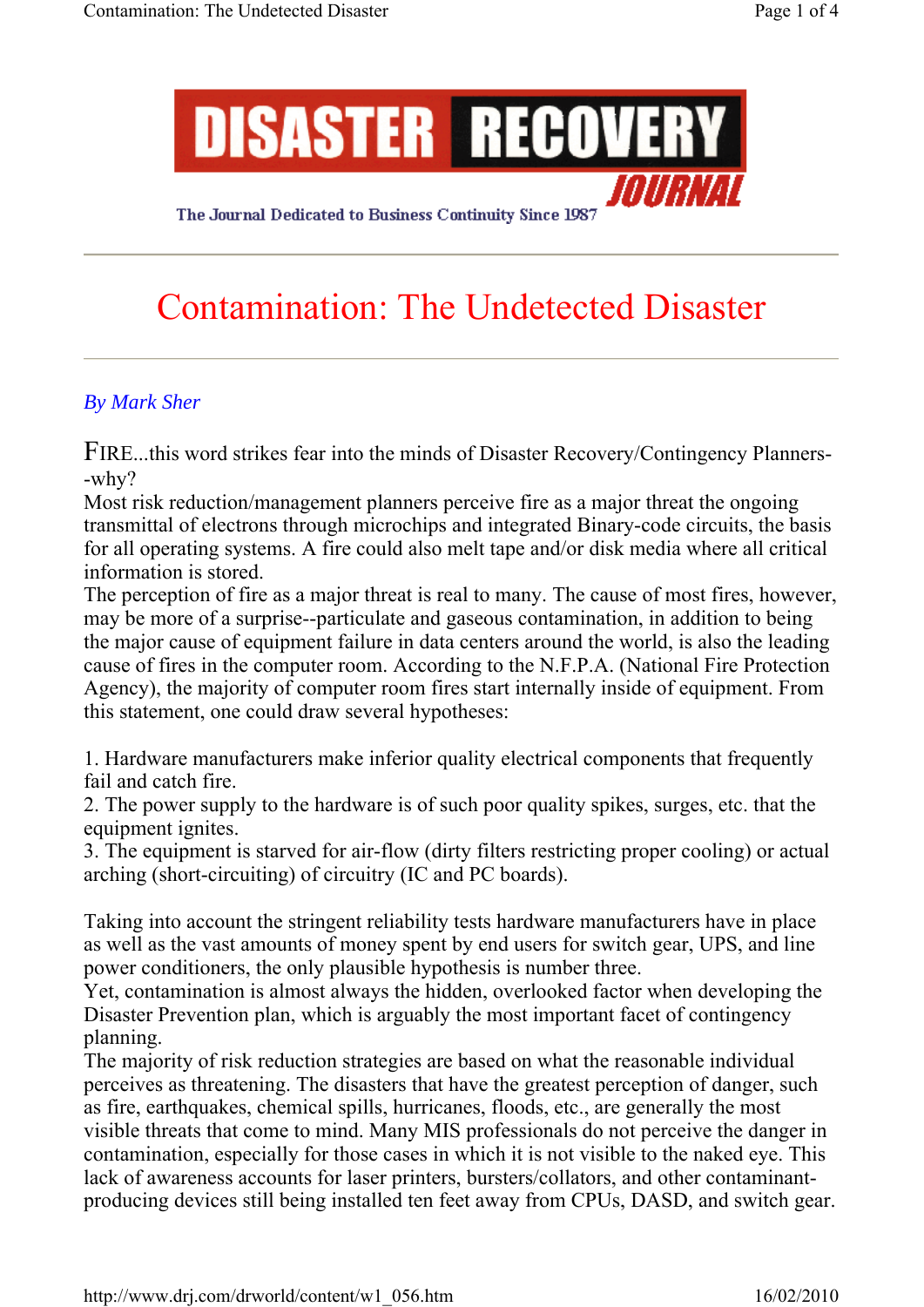Even though the United States Government has seen fit to write Federal Standard 209/A-D to regulate, measure, and educate Federal employees on contamination and its detrimental effects in various types of environments, little has been done to educate MIS professionals about the harmful consequences of contamination in Electronic Data Processing environments.

While most hardware vendors acknowledge the problems caused by contamination and spell out per-emptive measures to take in Hardware/Machine Installation Planning Guides, the implementation of these measures is left up to the end user or sometimes a General contractor with little or no data processing knowledge. Hardware vendors are placed in a curious situation in that their goal is to sell as many units as possible. If vendor A tells a client that my hardware requires a dust free environment, vendor B typically will say that my hardware is made to run in a business environment and does not require a special dust-free environment. This real-life scenario is the reason that contamination requirements are not prerequisites for hardware installation. When the question does arise, it typically is put on the back burner until it is too late and a fire or costly downtime has occurred.

There is a plethora of information, articles, studies (some scientific, some not) concerning contamination; however, it is disjointed and does not appear to be relevant unless an expert is deciphering the sometimes cryptic messages in the documentation. One of the best sources for this type of information is ASHRAE (American Society of Heating, Refrigeration and Air Conditioning Engineers).

#### SOURCES AND IMPACT OF CONTAMINATION

Airborne contaminants harmful to sensitive electronic devices can be introduced into the operating environment in many ways. Improperly sealed concrete slabs supply a continuous source of extremely abrasive cement (crystalline) particulate; loose or rocking floor tiles as well as improperly maintained air handling equipment (A/C compressors) generate metallic (ferrous) particulate; printers of all types (laser printers being the main culprit) generate contaminants; outside air produces hydrocarbons; and combustion engines and manufacturing processes also exacerbate the environment. Data center personnel contribute to contamination as well from hair, lint on clothing, and contaminants tracked in on footwear. Other sources may be more unusual, such as the maintenance personnel at a major bank that dumped sawdust underneath the raised floor to absorb moisture, originating from air handler condensation.

The correlation between contamination and disaster or hardware failure is left up to conjecture for the most part. Therefore, environmental contamination, the cause for more revenues lost through downtime than all other man-made and natural disasters combined, is often purposefully overlooked due to cost-cutting or by lack of knowledge.

#### IC and/or PC board malfunctions

Fine particulate acquires an electronic charge as it is pushed through the air handlers in the data center environment. This results in particulate seeking out oppositely charged surfaces (circuit boards) to electromagnetically plate over. Since particulate--even paper dust--becomes conductive when exposed to a moist environment (RH in data environments ranges from 45%-72%) or when heated to a liquid state, the result of contamination can be short circuits (IC or PC board failure). The best-case scenario is a momentary outage--but if a power control board were to take a hit, the amount of data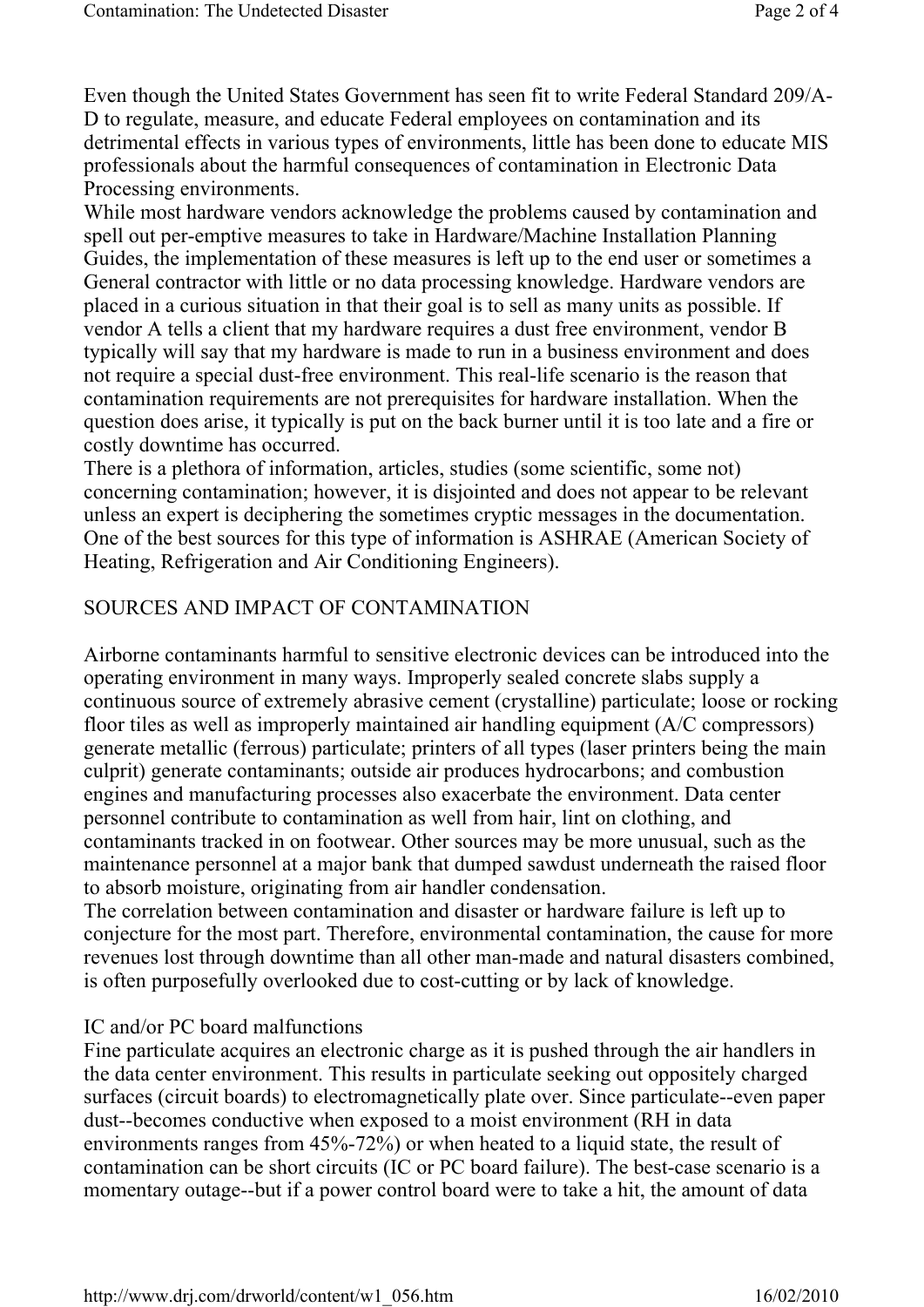lost and/or processing time lost could be disastrous.

## Data Loss

Another indication of particulate or gaseous contamination is a pattern of I/O (tape) errors or disk read write errors. In older (removable media) disk drives, these problems may result from a buildup of contamination on the media itself that interferes with the reading of the disk by a read/write head. In the newer fixed and sealed disk drives, contamination may not permeate the absolute filters on the drive housing, but clog them instead. This may cause the internal operating temperatures to rise, resulting in platter warping or warble. If not corrected, the end result of both of these situation is the crashing of the disk drive. This phenomenon is aptly compared to a Boeing 747 flying three feet off the ground at full throttle suddenly encountering a tree, house, or boulder. Mass destruction is guaranteed in both scenarios--a catastrophic wreck of the jet, and a severe loss of data, up to 21GB, for the disk drive.

Loss of data due to contamination is a disaster that can be easily averted once the threat is realized. Unfortunately, the MIS managers and Disaster Recovery Contingency Planning staff very rarely perceive the threat of particulate and/or gaseous contamination- something they cannot even see--until a disastrous or costly event occurs. Many people are starting to realize the importance of creating browned out or blacked out CPU and/or DASD rooms. What is driving this "new" concept in Data Center design? It could be that the people who build and design microchips and integrated circuits, because they know that contamination has a detrimental effect on this type of technology, are telling the salespeople in the computer industry that it is crucial to maintain a clean environment to guarantee the longevity of your equipment.

## WHAT TO DO

The time to access the level of contamination in your data or critical electronic environment is now. Waiting for a fire or costly loss of data or processing time is not sound proactive planning.

Evaluating your environment can be done in several different ways, from the white glove, a petri dish, or scientifically using state-of-the-art monitoring equipment. The best way to get an accurate assessment on the condition of the environment is to have tests conducted by having experts who are cognizant of the direct cause and effect relationship between contamination and the different types of hardware failures.

Be wary when choosing a company to perform an environmental assessment for your organization. It is critical to compare the services requested item by item. Many end users find out the hard way that what they thought they were purchasing is not what they end up receiving. Take the following scenarios:

\* One contractor used a buffing machine and/or wax or a ROTO wash (water injection) type of machine to recondition floor tiles even though every tile manufacturer explicitly states never to use this type of equipment on laminated tile surfaces.

\* Another end user was surprised to find temporary laborers performing delicate decontamination procedures in their shop, despite being told previously that trained technicians would be performing the service. (NORMAL TYPE) To avoid this situation, ask for a list of technicians 30 days prior to the commencement of work.

\* A company that purchased air filtration equipment discovered that the technology utilized by the product was harmful to electronic environments.